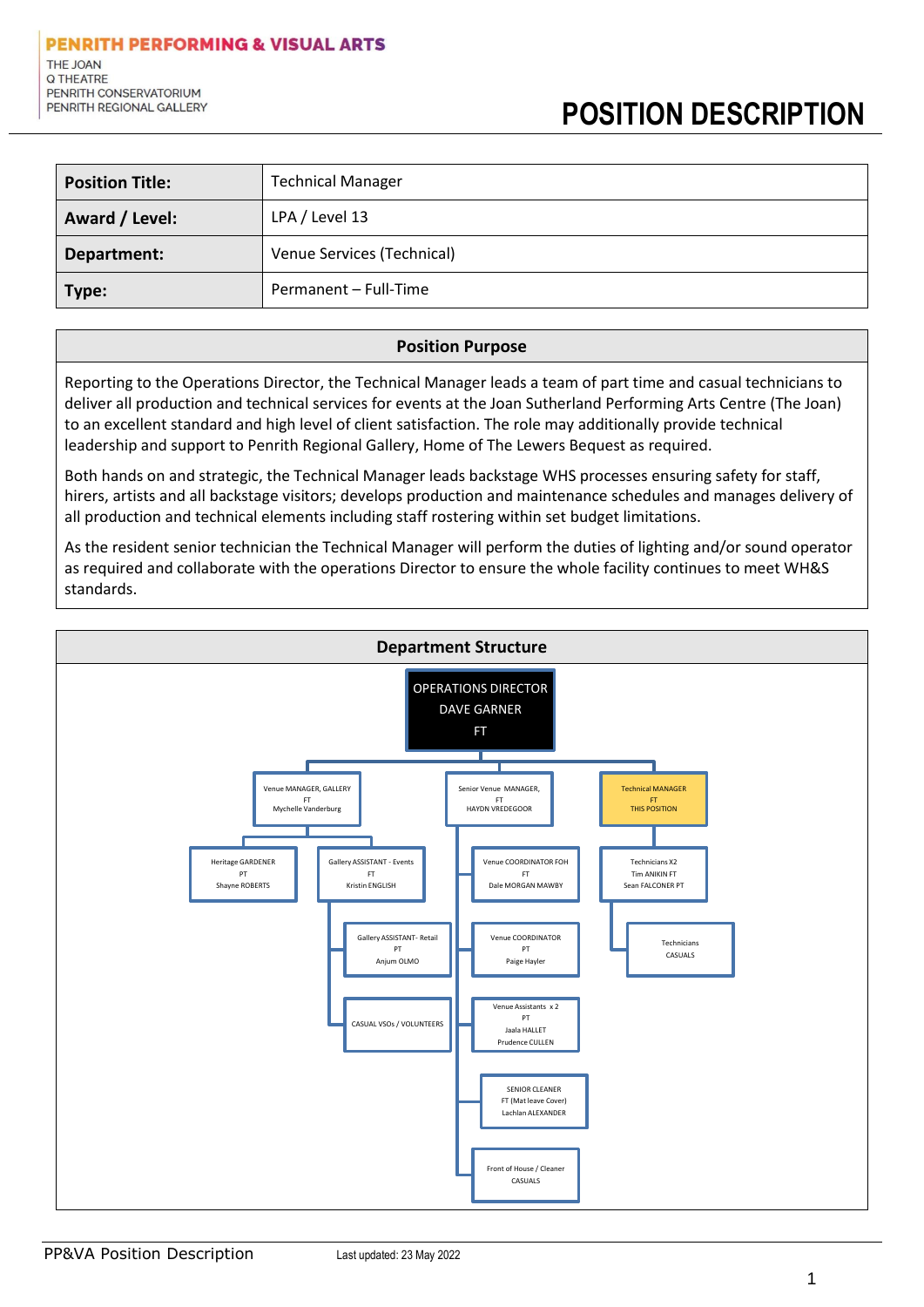## **POSITION DESCRIPTION**

## **Key Result Areas**

### **1. TECHNICAL PRODUCTION**

#### **Major Actions**

- Initiate and lead production meetings with client representatives (including internal) of all upcoming events to determine technical parameters, including risk assessments
- Manage the technical requirements of events produced and/or delivered at The Joan working collaboratively with all users of the Centre to deliver technical elements to the highest standard
- Plan and schedule technical staff and manage the bump in and out of all productions held at The Joan, including the development and implementation of production schedules
- Provide technical services for all users of The Joan across all hiring, education, creative and entrepreneurial programs
- Maintain contemporary technical expertise and provide recommendations regarding all technical equipment
- Manage and coordinate the operation of all staging elements
- Be the main and direct point of technical contact for all productions

## **Performance Measures**

- Effective Production coordination
- Ongoing excellence in technical delivery and production support services
- Positive and effective client communication
- Clear and accurate schedules
- Successful delivery of events and performances within budget, to deadline and without incident

## **2. MAINTENANCE AND LOGISTICS**

## **Major Actions**

- Ensure the efficient and safe operation of venues, infrastructure and technical equipment
- Develop and implement technical and production schedules for activities across the Centre's venues and programs
- Ensure all technical equipment is well maintained, regularly serviced and in good working order and that replacement equipment and stock control are well managed
- Be an integral member of the emergency warden team with responsibility for notifying Council and Fire Brigade of any show related adjustments to the fire mitigation system
- Develop and implement schedules and procedures for the use, maintenance and storage of all theatre and technical equipment
- Complete reactive jobs for the site in need and where skill set is appropriate
- Develop and implement maintenance schedules for the regular servicing of all Joan tools and technical equipment, including testing and tagging, and ensure the ongoing accuracy of relevant records

## **Performance Measures**

- Well maintained and functioning infrastructure and equipment
- Clear and accurate schedules
- Compliant and current equipment records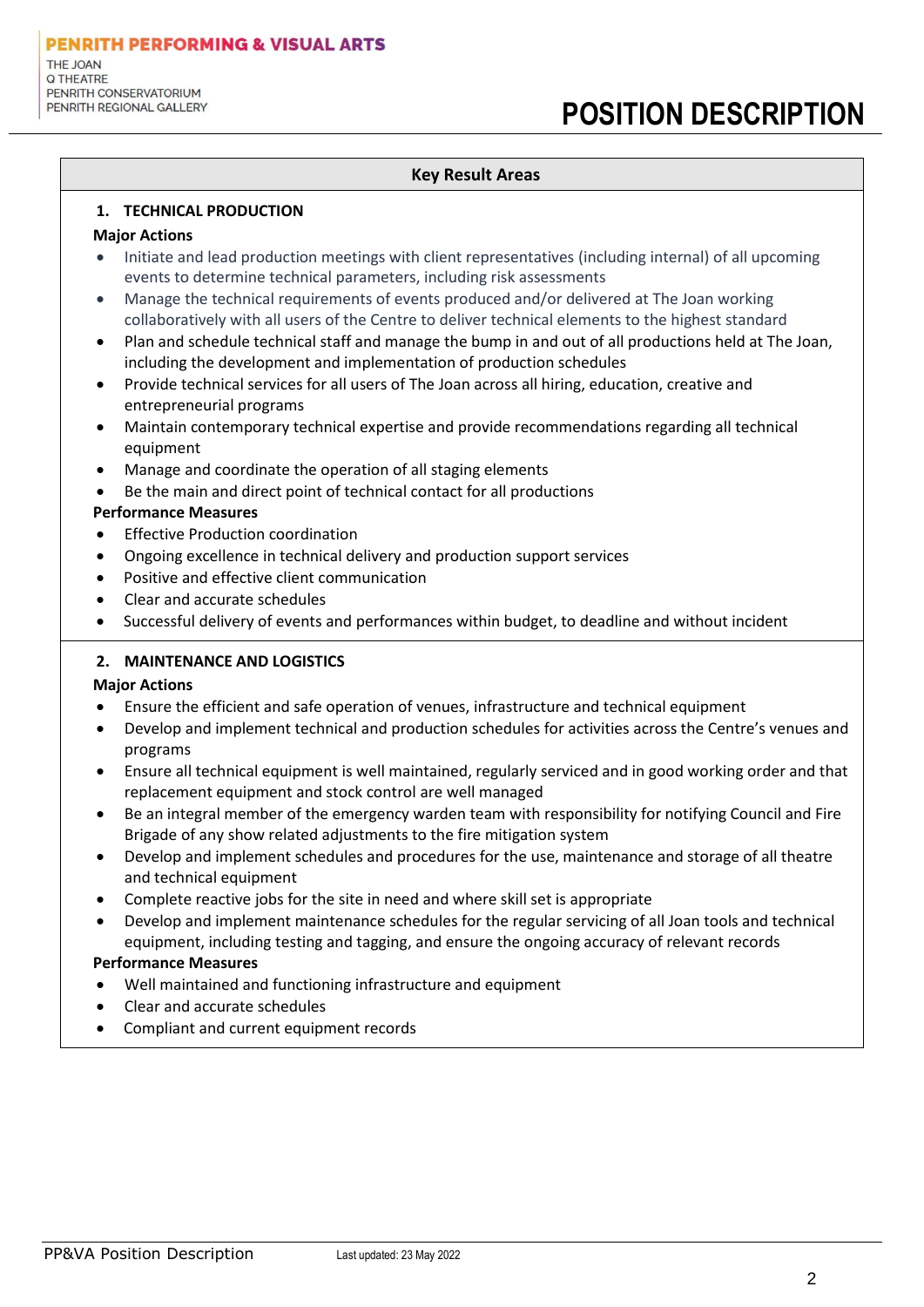## **POSITION DESCRIPTION**

## **Key Result Areas**

#### **3. MANAGEMENT**

#### **Major Actions**

- Manage the technical team, supervise contract, casual and part-time staff in line with budgets and Producer expectations.
- Always ensure safe work practices in line with WHS policies and procedures, and recommend training as necessary
- Prepare work plans and prepare and monitor budgets for all technical and production related services
- Liaise with all Centre users (internal/external) regarding technical and production needs and ensure schedules are current and communicated
- Complete backstage inductions to all touring and hiring parties
- Ensure ongoing relevant training for key staff in aspects of technical equipment and WHS

## **Performance Measures**

- Positive feedback from Centre users
- **Excellent safety record**
- Staff expenses adequately controlled
- **NB: All shaded Key Result Areas are compulsory for every Position Description**

## **4. CORPORATE GOVERNANCE AND EFFECTIVE WORK PRACTICES**

## **Major Tasks**

- Carry out work inline with relevant legislative and statutory requirements and /or industry codes, practices and standards
- Adhere to Code of Conduct, EEO and anti discrimination policies
- Take responsibility for and manage own work and contribute to a productive work environment
- Accept and contribute to workplace change
- Undertake workplace tasks as directed
- Work cooperatively with others to facilitate workplace learning
- Work in an ethical manner and comply with PP&VA's code of conduct and other governance documents adopted by the organisation from time to time
- Resolve workplace conflict in line with PP&VA policy
- Undertake recordkeeping activities in accordance with PP&VA's Records Management business rules, procedures, policies and any relevant State Records Legislation

## **Performance Measures**

- Relevant legislative and statutory requirements and /or industry codes, practices and standards are always complied with
- Work reflects application of, and adherence to, EEO and anti discrimination policies
- A positive work atmosphere is maintained by acting and communicating in an effective and appropriate manner with all customers, external contractors, co-workers, supervisors and managers
- Work tasks are appropriately prioritised and time effectively managed
- Productivity is consistent with reasonable expectations of a proficient employee in the position
- Implications of workplace change are identified and accepted
- Agreed changes to improve work outcomes are acted upon
- Direction from supervisor is accepted and acted upon
- Requests to take on alternative duties from time to time are accepted and adhered to
- Council training is attended when required
- Training needs of other employees are identified and appropriate action identified and implemented
- All work is ethical and complies with PP&VA's Code of Conduct and governance documentation
- Workplace conflict is resolved in line with PP&VA's Grievance procedures
- Record keeping activities are undertaken in accordance with PP&VA's policy and procedural requirements
- PP&VA's official information is captured in the Corporate Information Management System IMS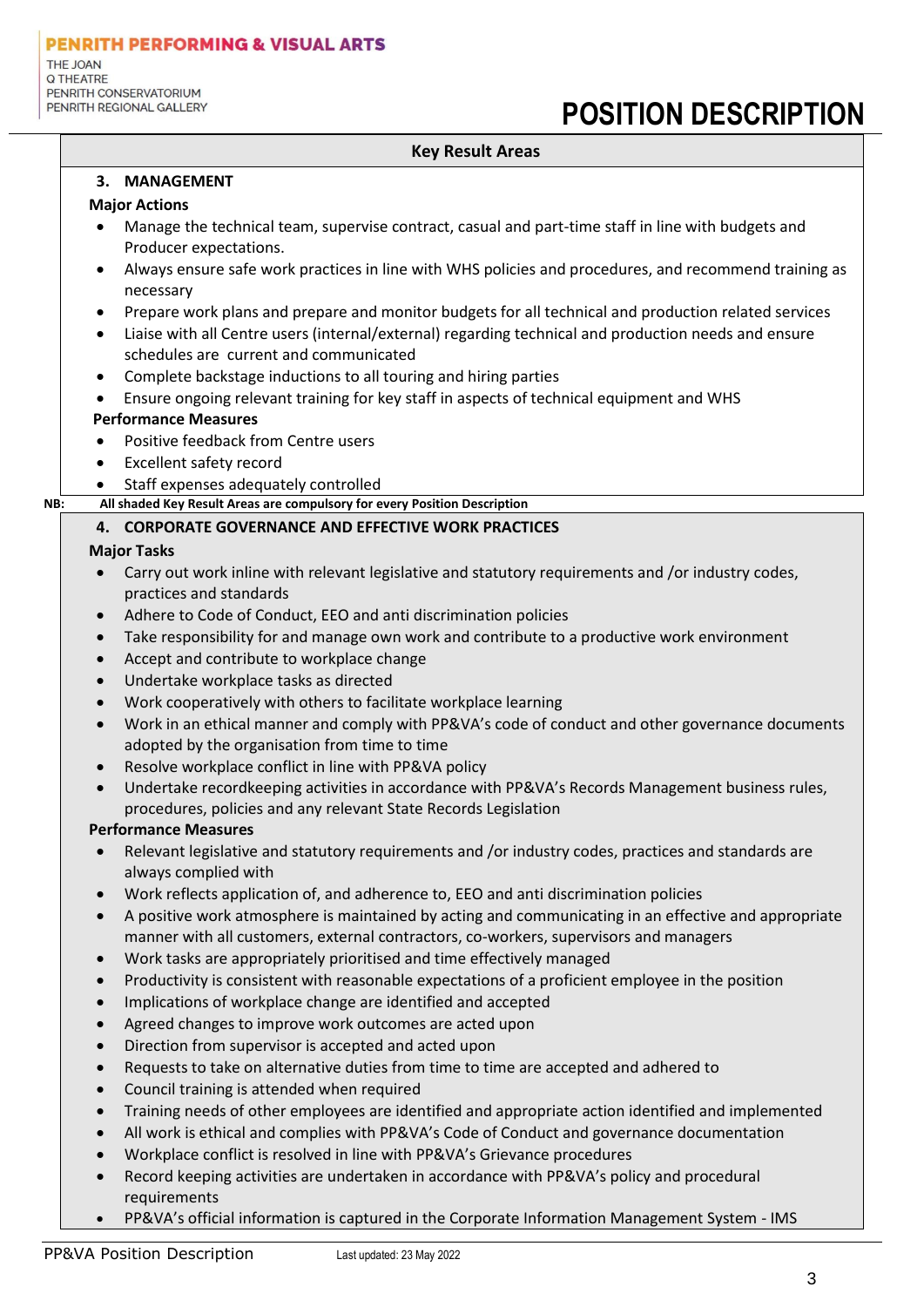**PENRITH PERFORMING & VISUAL ARTS** THE JOAN Q THEATRE PENRITH CONSERVATORIUM PENRITH REGIONAL GALLERY

## **POSITION DESCRIPTION**

#### **5. Customer Service**

#### **Major Tasks**

- Provide effective service to PP&VA customers and the community
- Provide effective service to internal customers
- Accurately identify the needs of customers
- Take action to satisfy customer needs
- Present a positive image of PP&VA/ The Joan/ The Gallery

#### **Performance Measures**

- A calm conciliatory approach is used in all customer dealings
- Active listening techniques are applied in customer dealings
- Customer needs are identified and confirmed with the customer
- Appropriate action to satisfy the customer need is identified and implemented
- Personal presentation and grooming adheres to organisational and departmental guidelines

#### **Individuals with staff directly reporting to them**

#### **6. Work Health and Safety (WHS)**

#### **Major Tasks**

- Attend training as required and ensure completion of training by supervised staff
- Perform work in accordance with WHS policies and procedures
- Ensure all procedures have been risk assessed, and risk assessments are reviewed in line with designated timeframes
- Monitor implementation and use of risk control measures
- Participate in consultative processes for the management of WHS, and ensure consultation processes are available to, and used by, supervised staff

#### **Performance Measures**

- All required training has been completed
- All supervised staff have completed required training
- WHS procedures are identified and complied with
- Risk assessment documentation is completed in line with legislative requirements, and risk assessments are reviewed at least annually or more frequently if required
- Risk control documentation is completed and records kept in accordance with council procedures
- Participation in consultation process is on record
- Record of supervised staff participation in consultation

## **Qualifications, Experience and Specialist Skills & Knowledge**

#### **Essential**

- Extensive experience leading and managing technical teams to successfully deliver performing arts events
- Experience in successful administrative management of technical/production services for events/performances
- Minimum five years professional experience working in theatre production including significant experience operating productions (sound and/or lighting)
- Current Elevated Work Platform licence, first aid certificate, working with children check (WWCC)
- A passion for the arts and theatres.
- An appropriate standard of physical fitness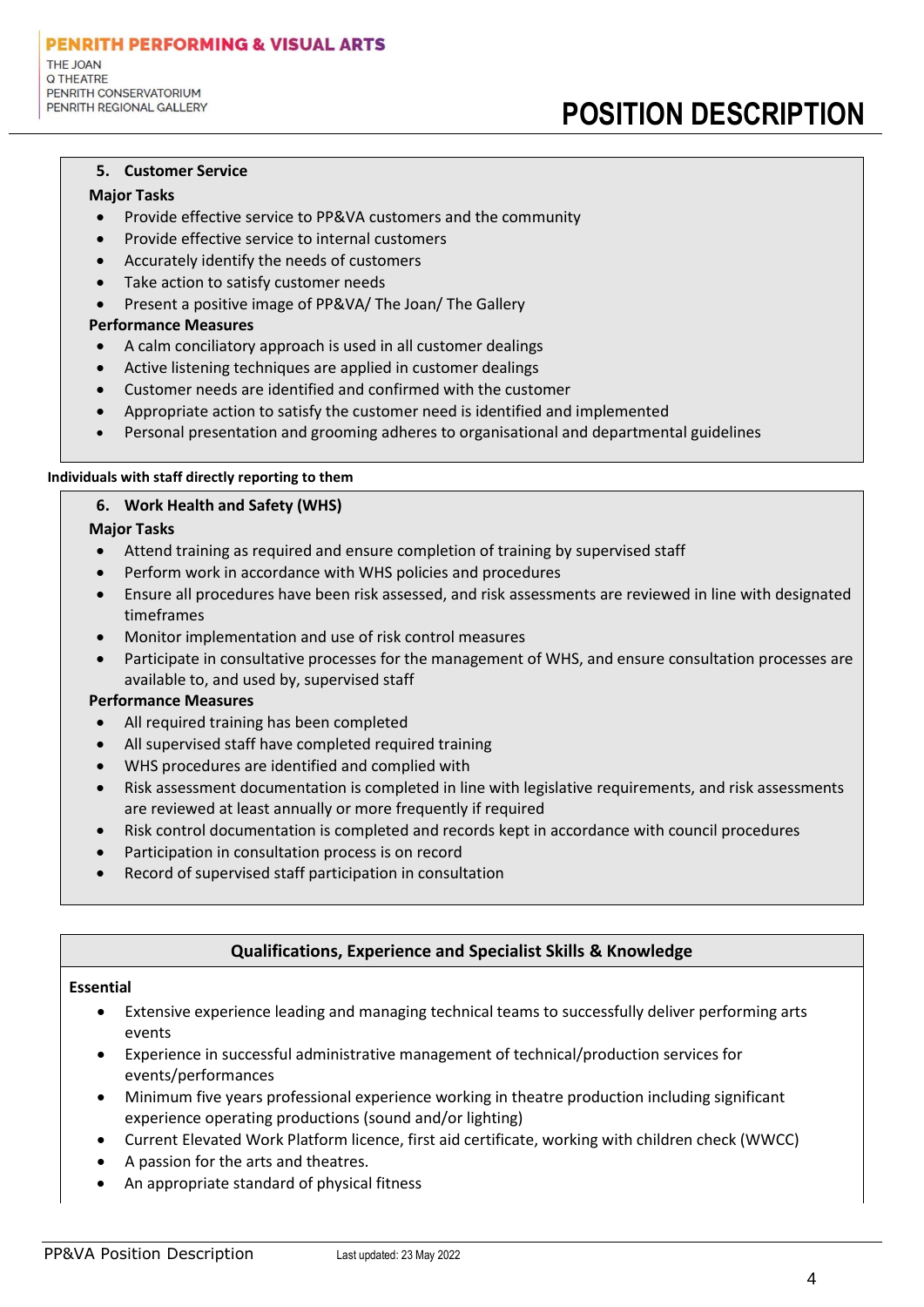#### **PENRITH PERFORMING & VISUAL ARTS** THE JOAN Q THEATRE PENRITH CONSERVATORIUM PENRITH REGIONAL GALLERY

# **POSITION DESCRIPTION**

### **Desirable**

- Current Rigging qualifications
- Knowledge of ETC lighting desk
- Knowledge of digital audio operation
- Confidence in public speaking to small groups
- Basic set construction ability

## **Position Based Core Skills Training**

- Work Health and Safety
- Equal Employment Opportunity and Diversity
- **Governance**
- Drug and Alcohol Control Policy
- Manual Handling
- Hazard Identification
- Code of Conduct

## **Values and Behaviours**

Penrith Performing & Visual Arts Ltd and Staff support the following Values and Behaviours:

#### **Integrity**

- I am honest, ethical and maintain public trust
- I do what I say I'm going to do and I stand up for what I believe in
- I set a standard to be proud of amongst the community
- I do the right thing even when no-one is looking

#### **Selflessness**

- I am willing to put others before me and assist them when needed
- I put the good of the organisation and the community above personal goals
- I support sustainability and cater for the wellbeing of future communities
- I uphold social justice principles

#### **Accountability**

- I take responsibility for decisions and actions, whatever the outcome
- I take responsibility for work, behaviour and how resources are used
- I ensure a safe and healthy workplace
- I take ownership of my work
- I operate within delegations

#### **Honesty**

- I tell the truth and correct misinformation
- I will refuse any bribes and I do not steal
- I trust in our relationships
- I ensure duties are undertaken in a lawful manner